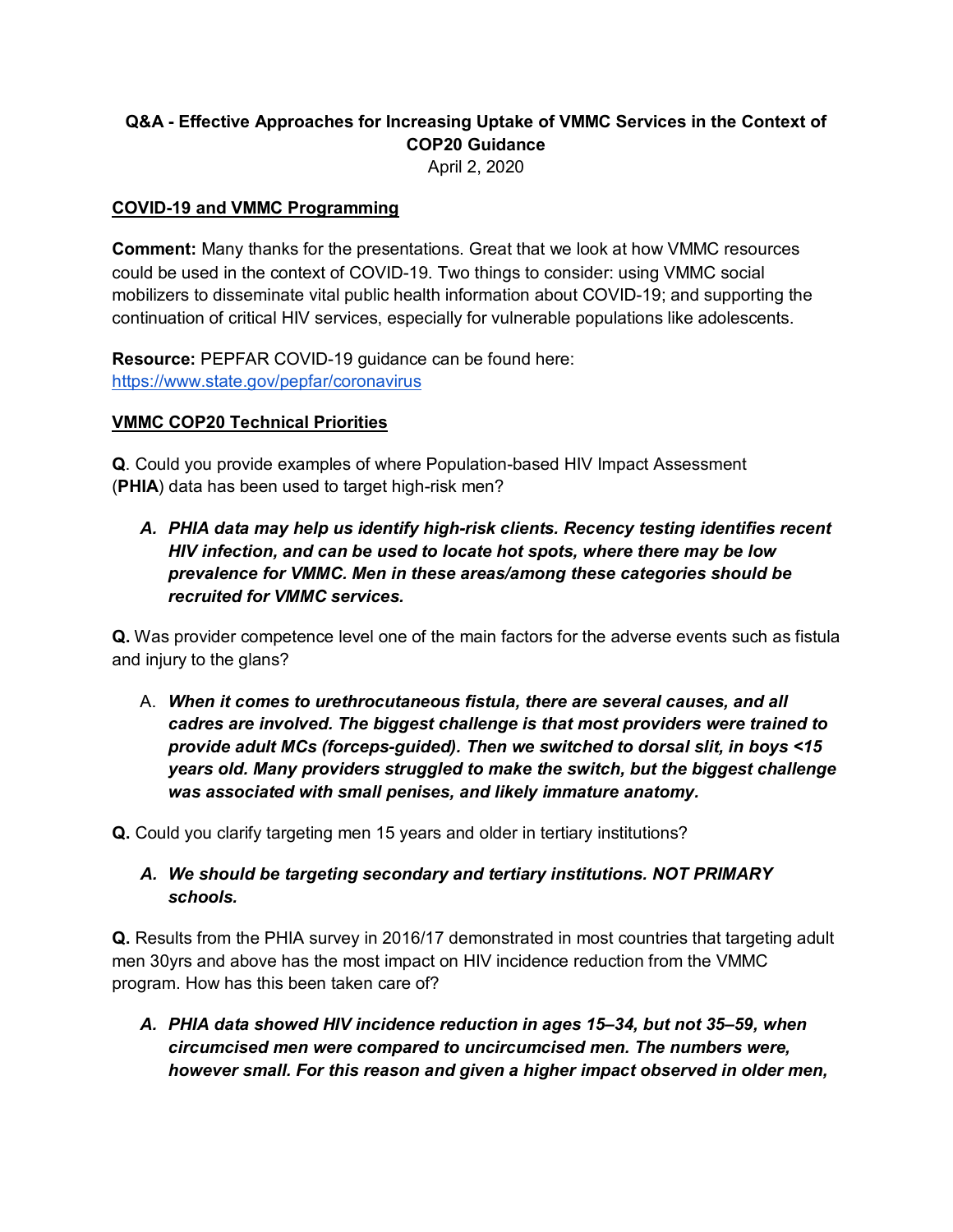## *we are shifting VMMC services to sexually active men who are at high risk of HIV infection.*

### **Making VMMC Services Attractive to Adult Men: The Tanzania Experience**

**Q.** Can you provide a link to the study on a demand-generation intervention that informed the development of your strategies in Tanzania so that it can be considered by other countries in addition to country contexts?

*A. The study that informed development of the VIP strategy can be found here: "Increasing voluntary medical male circumcision uptake among adult men in Tanzania" [https://journals.lww.com/aidsonline/pages/articleviewer.aspx?year=2017&issue=0](https://journals.lww.com/aidsonline/pages/articleviewer.aspx?year=2017&issue=04240&article=00014&type=Fulltext) [4240&article=00014&type=Fulltext](https://journals.lww.com/aidsonline/pages/articleviewer.aspx?year=2017&issue=04240&article=00014&type=Fulltext)*

**Q.** For the 19% of clients who were not satisfied by the VIP services, what were the reasons for their dissatisfaction?

*A. Only 3% of respondents were "not satisfied" (81% were "very satisfied," 16% were "moderately satisfied"). We did not have probes in our client satisfaction feedback. An area important to include. However, intel from volunteers who come from the same communities suggests that being treated disrespectfully is the top concern/complaint.*

**Q**. Was the attraction of people of faith (e.g., pastoralists) only linked to enhanced services, or also to some other specific intervention to attract them to VMMC?

*A. We did not have additional interventions for pastoralists. Sometimes we provide transport, but this is for all clients who come from far away, especially during campaigns. We are now restricted to providing services on health facility premises.*

**Q.** What are the main challenges to operationalizing the VIP clinic?

*A. Compensating providers for working after hours (e.g., weekends/public holidays) to guarantee options for clients. We ended up paying the equivalent of what the government would pay for extra duty or overtime.*

**Q.** How did you address lost time at work for men 15 and older? It is one of the main barriers in our program, especially with urban males.

*A. We did not directly address lost wages as it is a structural issue. However, we created incentives (e.g., an option to be fast-tracked or select the time of the MC based on what would disrupt the client's livelihood the least). In two instances, we worked with tea and sugar estates run by multinational companies to have workplace interventions and advocated with management to provide*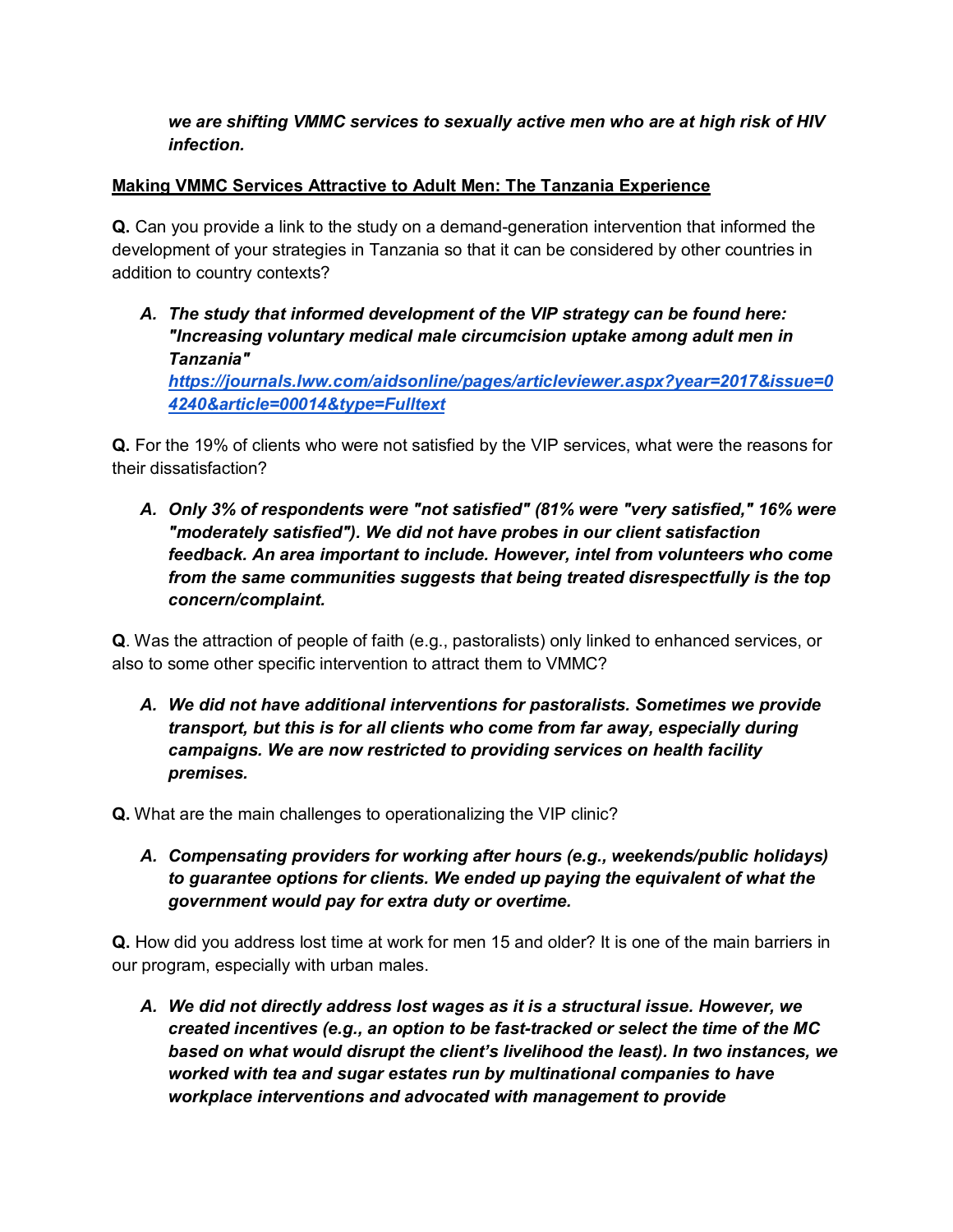## *compensation. The companies allowed workers to have MCs without fear of layoff or going unpaid.*

#### **Increasing Demand for VMMC In Males 15 and Older in Mozambique**

**Q.** How do you conduct door-to-door demand creation? What modality are you are using and what has been your experience with the demand-creation model?

*A. Home-to-home visits are usually best made at the end of the day when the whole family is at home. This works well because the mobilizers are from the same community, are known in the area, and have permission from the community leader to work there. Home visits also facilitate postoperative follow-up.* 

**Q.** Progress using site optimization approaches: How were you able to improve your proportions in older men? Did you use the same or different approaches? What strategies and innovation did you incorporate to ensure >50% among 15–29 year olds? How will you deal with the 36% who you will no longer serve starting in FY21, or now? It also looks like your proportions have stagnated over the past 3 years.

*A. Mobilizers are oriented to work with adult men and are assigned goals with more adults than children. We also have mobilizers whose mission is to mobilize adult men only, and their performance is evaluated accordingly. Also, outreach to secondary school night course sessions helps to reach men 15 and older. For the next COP, we will work with community leaders on this orientation and with the health sector at provincial and district levels to inform the community about this change, so as to avoid misinterpretation. We will also instruct mobilizers to reach out to men 15 and older only.*

**Q.** The Mozambique team has given a number of interventions. Were all of them effective? Which three would they recommend to the rest of us?

- *A. Not all of them are effective. For example, companies only allowed us to conduct a small amount of MCs on their workers because they cannot afford loss of labor, so they dispense workers little by little. The three interventions that have proven most effective in our context, were, in order of effectiveness: 1) secondary school campaigns find many people 15 and older but not many who are over 25 years; 2) door-to-door visits in the evening when the whole family is at home; and 3) prisons because they only have adult men. (This we do through mobile units inside the penitentiary with the permission of the manager. Mobilization is conducted by a prisoner who is appointed by the prison).*
- **Q.** How are you ensuring effective supervision of mobilizers?
	- *A. We have a site supervisor who monitors daily activities. We hold technical meetings at each site to evaluate the activities of the week and plan for the following week (distribution of mobilization sites by mobilizer). The provincial*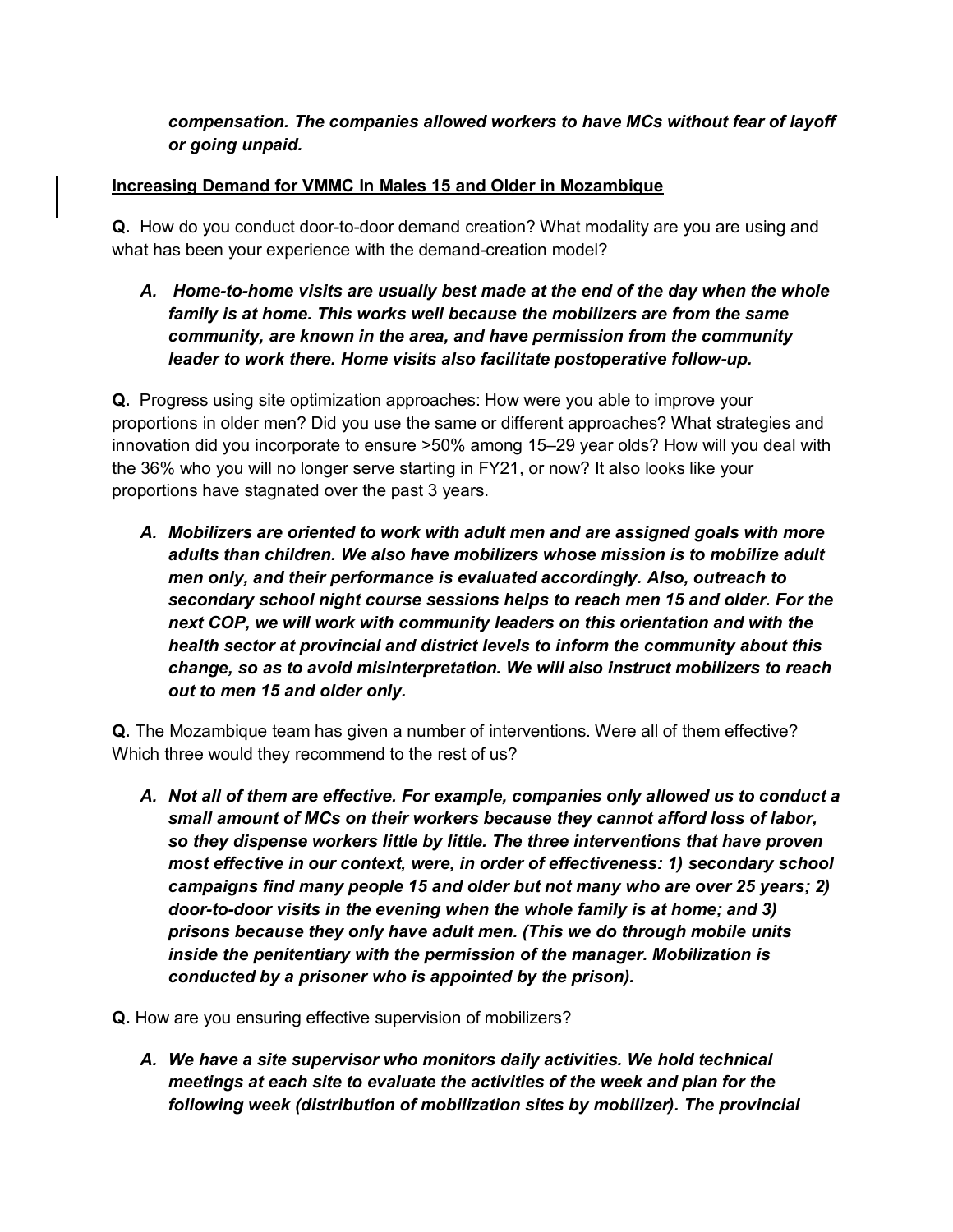*staff makes monthly visits to the sites for technical support to the mobilizers. We have a demand-information record sheet that is shared via WhatsApp.*

- **Q.** How were the mobilizers motivated?
	- *A. The mobilizers receive a monthly subsidy and cell phone credit to ensure their communication with the team, candidates and clients. In addition, they receive transportation allowance, because even if they are local, they can be called upon to work far from home and need transport. They are easily identifiable because they wear branded t-shirts, caps, and carrying bags when mobilizing.*
- **Q.** What activities were you conducting in secondary schools?
	- *A. Schools have a weekly class meeting for 90 minutes, during which the schools provide time for mobilizers to meet with students. We also identify a mobilizer teacher at the school who registers the student candidates and communicates with the Rumos mobilizer assigned to work at this school. The activities are conducted with the permission from the school director. Mobilization takes place during day and night courses, which have more older students because some are day workers. We also have a counseling corner at the school, where we place our gazebo with social behavior change communication material and a mobilizer to provide information and register candidates.*

#### **Delivering VMMC Services for Males 15–49 In Zambia**

**Q.** Most men in occupational areas are so concerned about their production time during the healing period. How did you overcome this?

*A. Most of the private companies want VMMC services provided on Fridays so their workers can heal over the weekend. They will allow us to circumcise 10 clients per week (smaller groups) who rest over the weekend and resume light duties on Monday. Most farm owners are flexible and allow our teams to provide services anytime. The key is engagement of management from the start and taking their preferences into account.*

**Q.** Men, like those in higher learning institutions, have serious privacy concerns! Can you talk about how you manage to get them circumcised?

*A. Our teams have group discussions with both sexes and provide general messages on the benefits of VMMC. They discuss the process of the whole program from when consent is given up to the 6-week healing phase. General concerns are raised by all, especially females who are curious about the VMMC procedure and mutual benefits for both male and females. At this stage, male clients can be shy to ask about sensitive matters, so the VMMC team separates males from females so that males are free to ask those questions. Our observation over time has been that males open up about their fears and*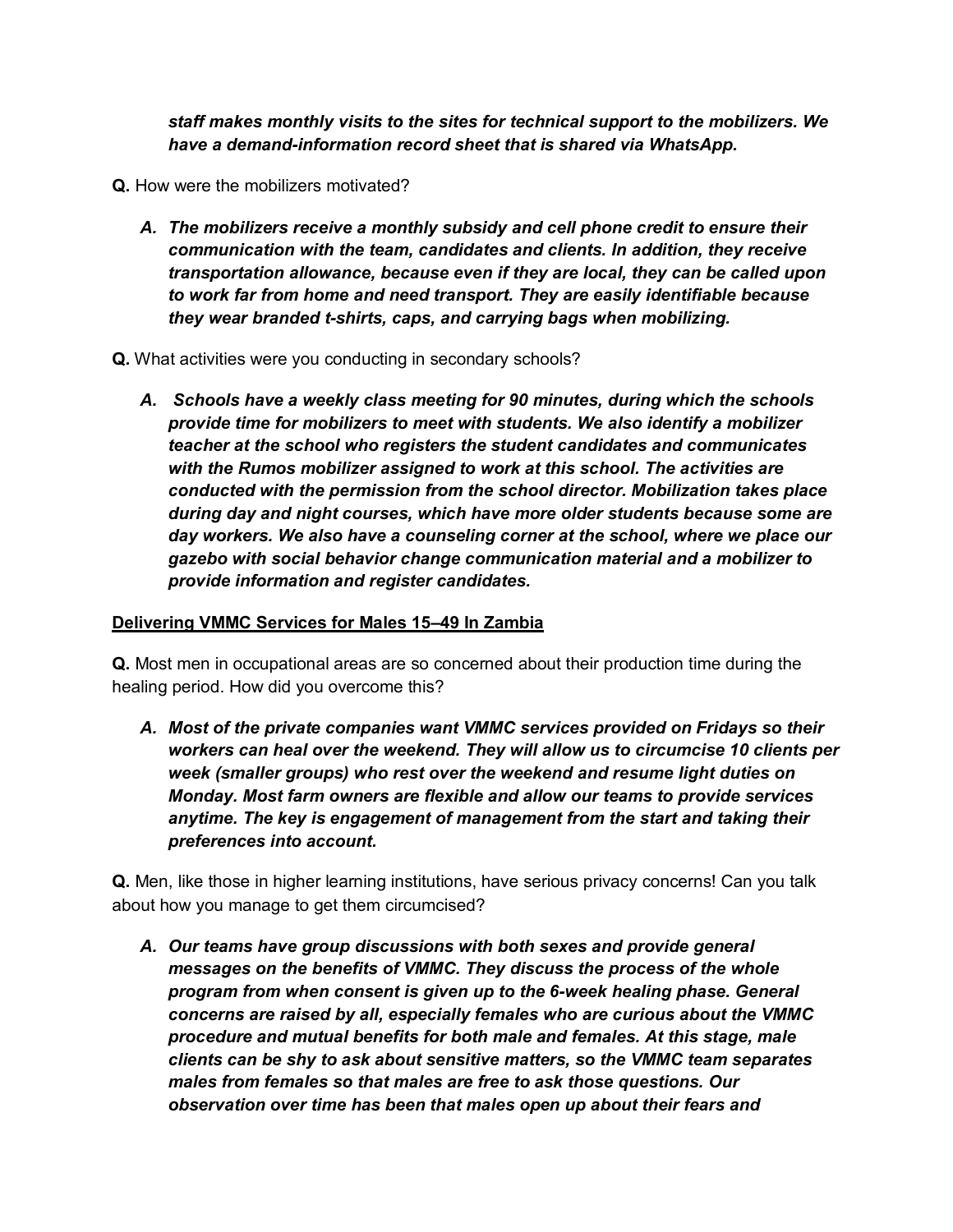*concerns, which are then addressed promptly. However, providers invite them to call or approach them individually if they have further questions. This has contributed to the overwhelming numbers of men who have come for circumcision.* 

**Q.** Is there a VMMC program that has used only devices for circumcision? What was the adult acceptance rate to the device compared to conventional methods?

# *A. Yes, Centre for Infectious Disease Research in Zambia (CIDRZ) with funding from CDC, finished active surveillance on Shang Ring and acceptability has been 80- 90%, according to reports presented to us at National Technical Working Group meetings.*

**Q.** How do you handle distance for those willing to accept the service but have to walk more than 15 kms to and from the facility or outreach point, particularly in places that are hard to reach and where you don't offer direct service provision? How are you setting targets in terms of age band?

**A. The issue of distance is a bit challenging. First, if teams are conducting outreach activities, SAFE provides a vehicle that is used to create demand and ferry clients to their destinations, if need be. But this is rare because we try to take the services as close to the people as possible. For static services, clients have to manage such challenges on their own.**

**Secondly, general targets are set by USAID, and we do have targets in terms of critical age group (60%). All these issues are discussed with USAID at the beginning of each fiscal year. All of these are also contained in the COP for the country, which is then shared with implementing partners. Therefore, as a program, we now develop strategies to meet such targets. SAFE also communicates with our stakeholders. Together, we discuss the way forward. My team provides guidance on key activities to be implemented frequently.** 

**Q.** I would like to know more about your partnership/engagement with private sector clinics to do VMMC. Do you mobilize clients to send to them? Who pays? How was this implemented?

*A. At the moment we have not placed mobilizers under private clinics. However, SAFE has community-based volunteers placed under the ART program who receive a monthly stipend. One of their responsibilities is to link HIV-negative uncircumcised males to VMMC facilities including private clinics. In addition, a minimum of two community volunteers (advocates) who provide interpersonal communication skills to clients link them to public and private facilities that provide VMMC.*

**Q.** Are there any distal or proximal challenges that you have identified and if so, what actions have you undertaken to overcome them?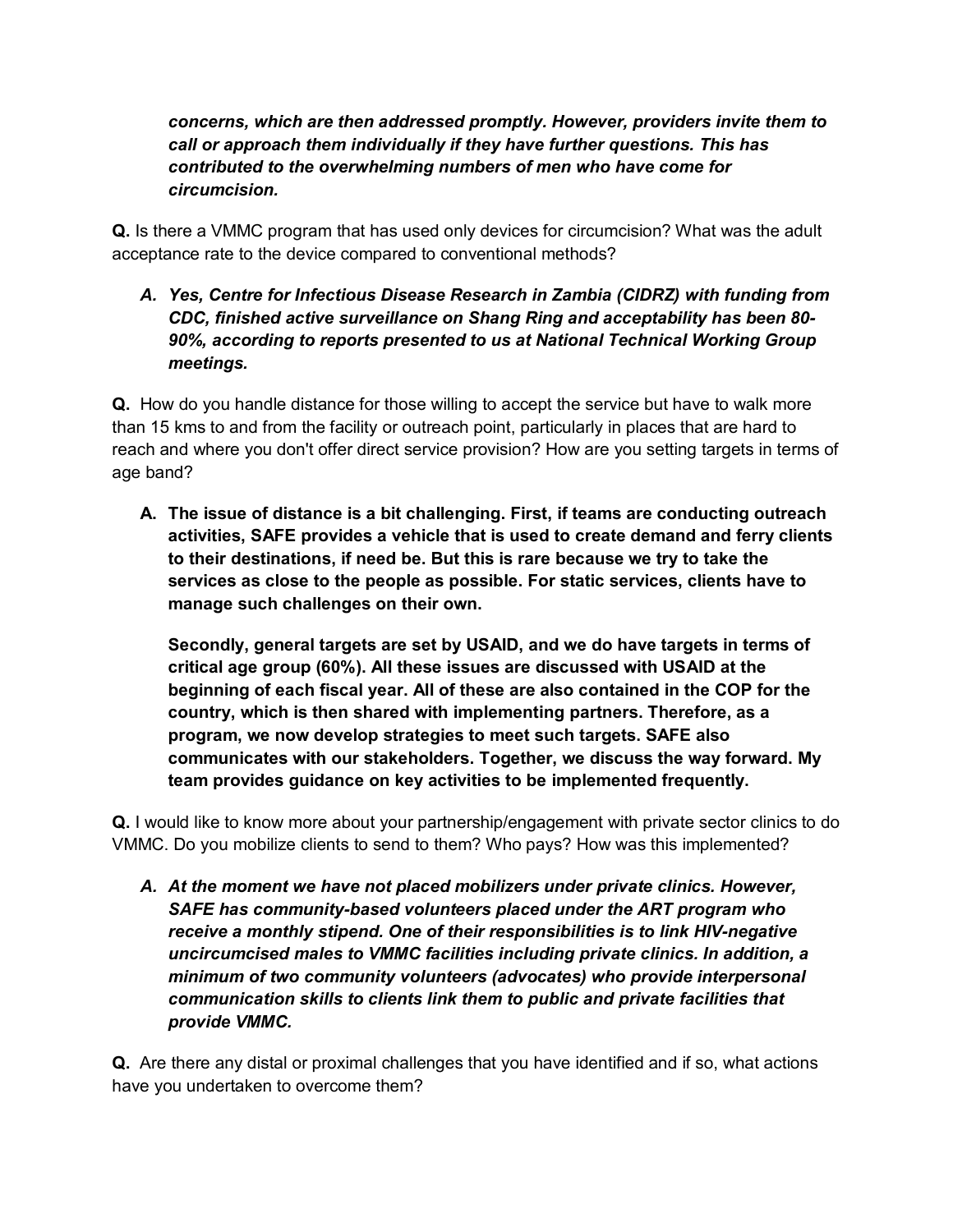**A.**

| <b>Challenges</b>                                                                    | <b>Solutions</b>                                                                                                                                                                                                                                                     |
|--------------------------------------------------------------------------------------|----------------------------------------------------------------------------------------------------------------------------------------------------------------------------------------------------------------------------------------------------------------------|
| Inadequate transport and fuel (delayed<br>retirement receipts by MOH staff)          | Hired vehicles for each district team to conduct<br>outreach/mobile activities.<br>Engaged DHO via the G-G platform on timely<br>retirement of fuel, but it proved difficult<br>(withdrew fuel allocation)                                                           |
| Infection prevention and waste disposal                                              | Teams collect both medical and non-medical<br>waste and dispose it at hospitals                                                                                                                                                                                      |
| Reviews and 6-week healing/abstinence<br>period                                      | Mostly limited to seasonal workers.<br>Six week abstinence is a topic that must be<br>explained adequately. Some opt out due to<br>this but our teams work to explain the mutual<br>benefits. Critical during discussion when both<br>males and females are present. |
| Poor infrastructure; inadequate lighting<br>resulting in early closure of MC clinics | Close clinic as early as possible and<br>reschedule the clients for following day                                                                                                                                                                                    |
| Overwhelming numbers                                                                 | Ensure booking of clients and increasing<br>tables and logistics                                                                                                                                                                                                     |
| Clients coming late when they hear that a<br>team has come                           | Reschedule clients for following day                                                                                                                                                                                                                                 |
| Inadequate supplies and consumables                                                  | Work with MOH to ensure adequate<br>consumables and supplies                                                                                                                                                                                                         |

# **General Question**

**Q.** It would be interesting to hear if any of the presenters have good tools or approaches for assessing conversion rate. Linking our demand creation/mobilizer data to our service data...

- **A. Maende Makokha: The VIP card has a tear-off slip with a serial number. They use this to record referrals in the daily client register. Clients are asked to present their VIP card when they go for services. Providers record the VIP card number on the service form. Hence the same client can be linked via the VIP number. Each month volunteers reconcile their referral registers with facility service forms to indicate if the referred client was served.**
- **B. Winfred Kapenda Khondowe: We are in the process of training our mobilizers in human-centered design model, which will result in**